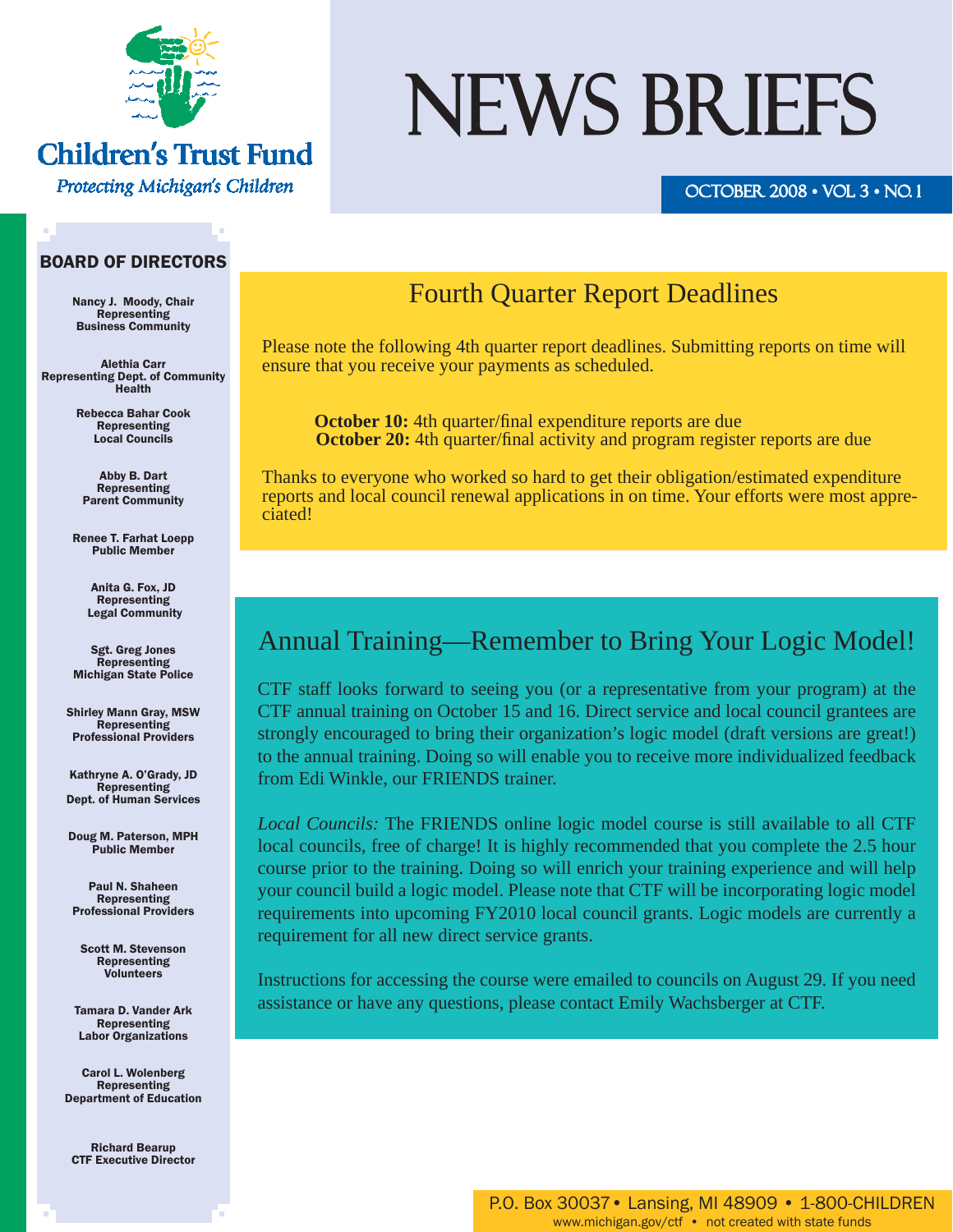#### How Does the CTF Initial Payment Work?

To aid operations at the beginning of the fiscal year, grantees in good standing will receive an advance (to be sent out in October 2008) that will equal 25 percent of your total contract amount. Throughout the fiscal year, this advance is then "recouped" from your quarterly payments. Therefore, the quarterly payment you receive from CTF will not be the same as the amount you billed for. Your total payments throughout the year, however, will equal your total contract amount.

Here is an example:

Total contract amount: FY2009 CTF grant of \$10,000

Advance: Equals 25 percent of total contract amount Example: \$10,000 x .25 = \$2,500 advance

Recoupment Percentage: Recoupment percentage each quarter equals quarterly billing ÷ total contract amount Example: \$2,500 quarterly billing  $\div$  \$10,000 total contract = .25 recoupment rate

Recoupment Amount: Recoupment amount each quarter equals advance x recoupment rate Example: \$2,500 advance x .25 recoupment = \$625 recoupment in quarter

If you bill CTF \$2,500 each quarter, your actual payment would be \$1,875 (\$2,500 - \$625). Therefore, your annual payment schedule would be:

\$2,500 Advance \$1,875 1st quarter \$1,875 2nd quarter \$1,875 3rd quarter \$1,875 4th quarter

\$10,000 Total payments for FY2009

Note: You are not limited to billing for \$2,500 per quarter (or the equivalent 25 percent of your grant amount). If you expend more, you can bill CTF for the amount expended in that quarter. Please contact Janell Thelen, CTF Program Director, with any questions about your payment.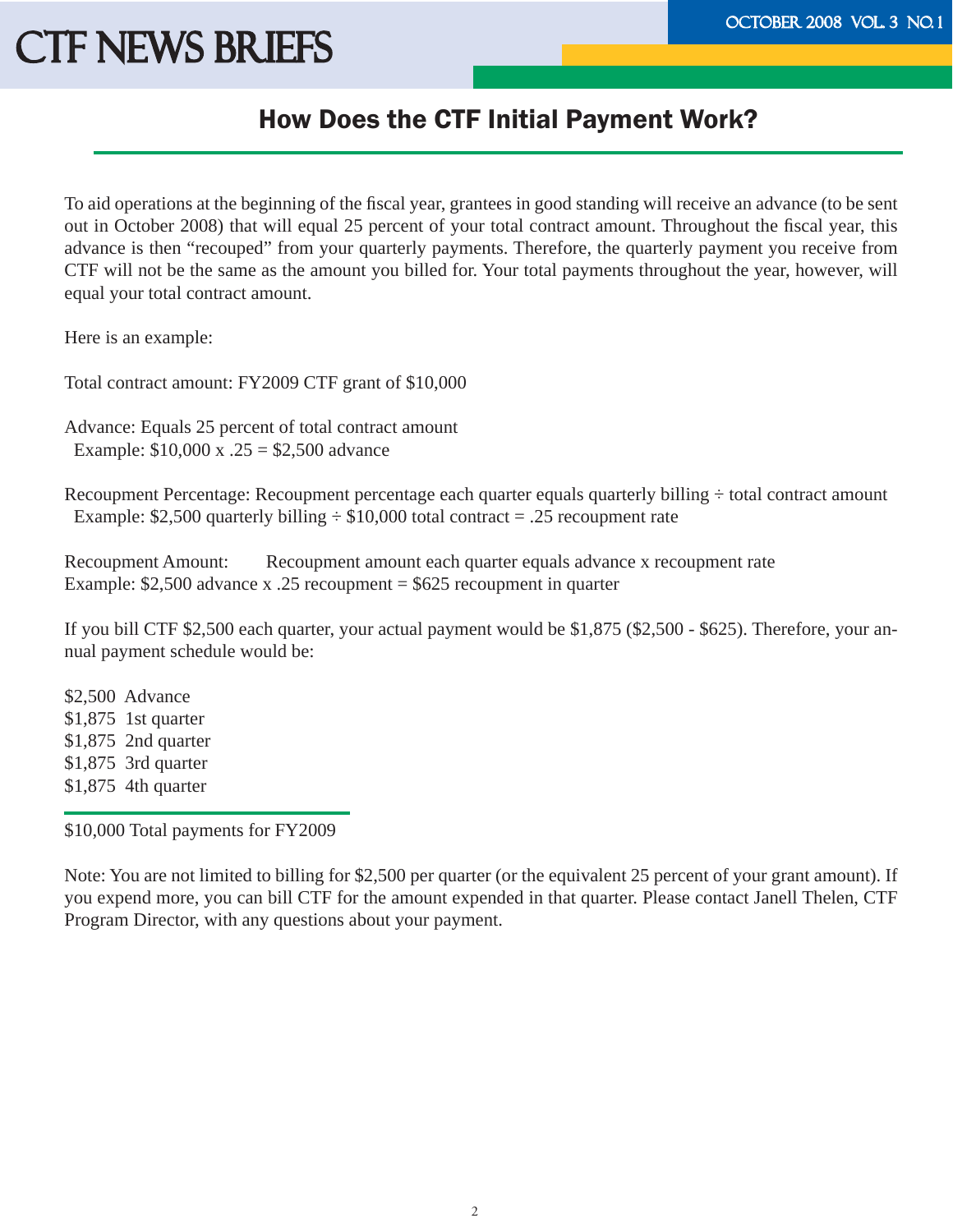### **Calhoun Local Council Hosts "Fun Ride"**

On September 21, the Calhoun Child Abuse/Neglect Prevention Council sponsored a Family Fun Ride at Fell Park in Calhoun County. The event was held in memory of Dominic Munoz, who died in 2007 after suffering three blows to the head, according to doctors. He was only four years old. His mother's former boyfriend was arrested in the case, but charges were dropped earlier this year.

The Bedford Hills Mobile Village, where Dominic lived, donated \$1,000 to the council. The council then decided to match the donation and hold a community event that would be fun and educational for families and children. "It's creating more awareness that this is a group of people that are concerned about child abuse and neglect," said council president Deb Rowe. "(Child abuse and neglect) is pretty substantial and people don't realize it's going on, so we're letting them know."

Council vice president Stephanie Edwards added, "It's a way for us as a council to get information out about positive parenting and that there are places to turn to for parents who are under enormous amounts of stress and for the caregivers who parents are leaving their children with."

Visitors played games, enjoyed free food and balloon animals, and received goody bags filled with family-friendly activities and information. Congratulations to the Calhoun Council on this important event!

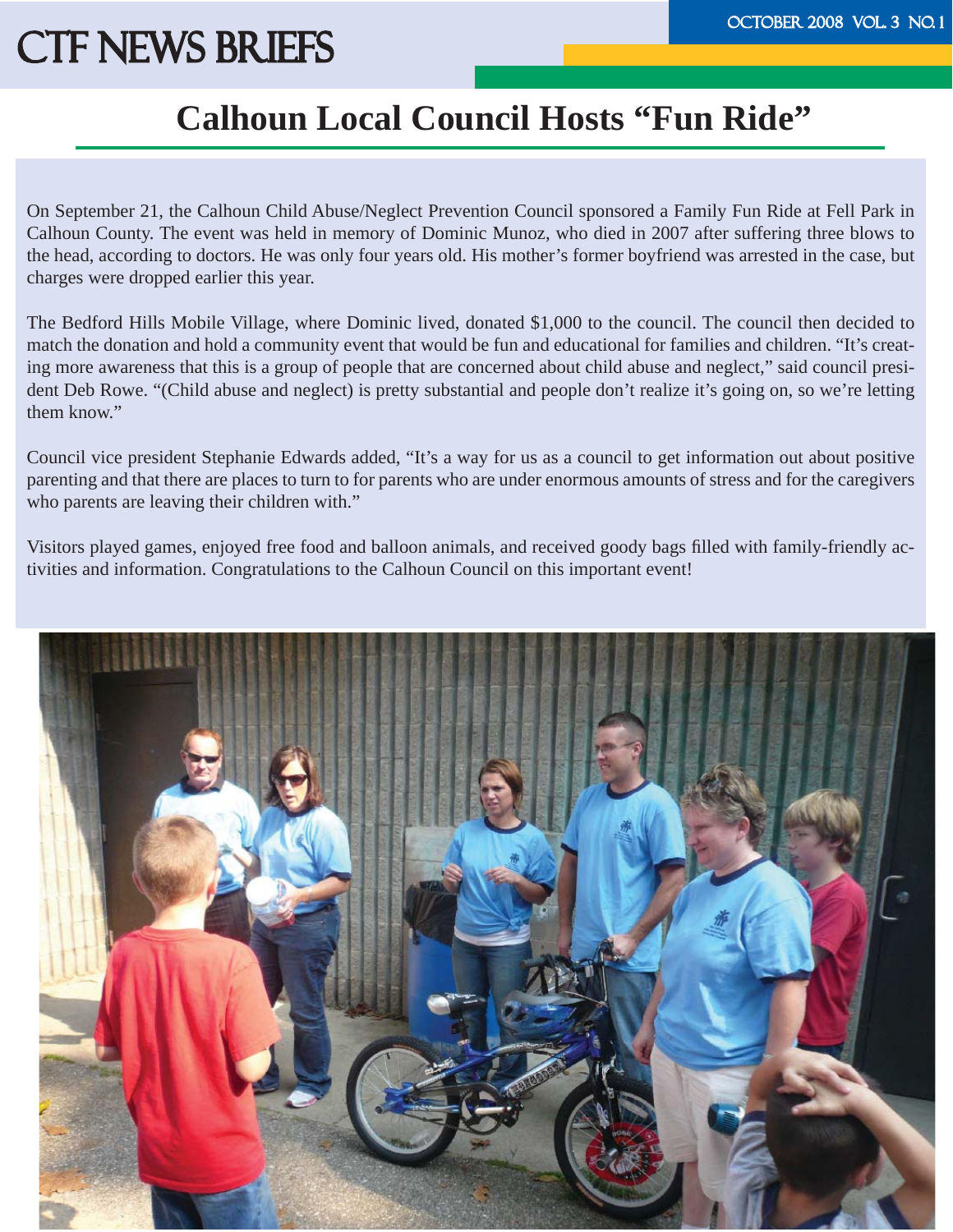## Parenting Awareness Michigan Conferences— Coming Soon!

Two statewide conferences to choose from—or attend both! The 16th annual Parenting Awareness Michigan (PAM) conferences will take place October 22 in Marquette and November 3 in Lansing.

The conferences are for anyone who works with parents and families, including PAM organizers, educators, parent network and coalition members, service providers, school personnel, parent volunteers, and anyone interested in parenting and Parenting Awareness Month. Connect with other parenting advocates and educators and network with local PAM organizers. Return home with practical, inspirational, and creative ideas for your local Parenting Awareness Month Activities and for use throughout the year!

Highlights will include:

- Morning and afternoon workshops on issues facing parents and caregivers
- Resources to kick off a successful Parenting Awareness Month in 2009
- Parenting information and resources
- The winning 2009 PAM Poster Contest entries on display

For more information, contact 800-968-4968 or visit www.preventionnetwork.org.

#### **Child Welfare Outcomes 2002-2005 Available Online**

"Child Welfare Outcomes 2002-2005: Report to Congress" is the seventh in a series of reports from the U.S. Department of Health and Human Services designed to inform Congress, states, and the public and to promote improvement in the delivery of child welfare services. The reports provide information about each state's performance on seven national outcomes related to the safety, permanency, and well-being of children involved in the child welfare system. These outcomes reflect widely accepted performance objectives for child welfare practice.

In addition to the 12 original measures used in previous reports, "Child Welfare Outcomes 2002-2005" presents data on four new composite measures (including 15 individual measures) developed for the second round of the Department's Child and Family Services Reviews that began in March 2007. These composites were developed in consultation with state child welfare administrators, legislators, child advocacy organizations, and other child welfare experts.

Child Welfare Outcomes Reports are required under the Adoption and Safe Families Act of 1997, which was designed to reform child welfare practice, enhance accountability, and focus attention on the results of child welfare services.

The report is available online at http://www.acf.hhs.gov/programs/cb/pubs/cwo05/index.htm>www.acf.hhs. gov/programs/cb/pubs/cwo05/index.htm.

For more information, contact Child Welfare Information Gateway at 1.800.394.3366 or email info@childwelfare.gov.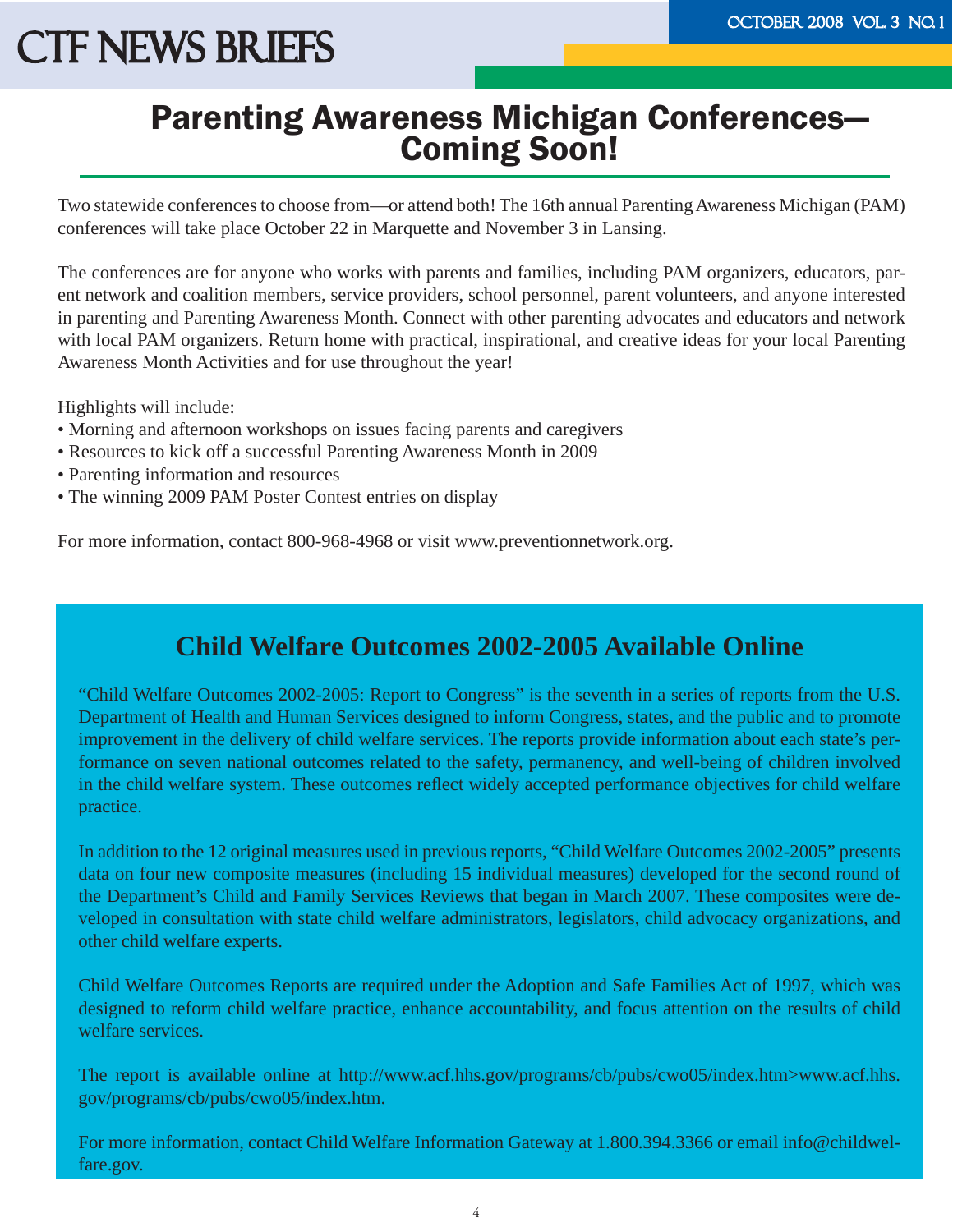#### **The Real Costs of Teen Motherhood**

America's teen pregnancy rate is among the highest in the developed world, despite consistent declines over the past 15 years. Advances here might be ending, however: the federal Centers for Disease Control and Prevention says the

tion.

ing has on the life trajectories of the mother and child, the

![](_page_4_Picture_6.jpeg)

costs to government agencies aiding teens' children, and the increased risks these children face, including maltreatment, being placed into foster care, and incarceration. Private and public programs that reduce teen pregnancy, help teen mothers avoid bearing a second child, and change teen behavior will be explored.

Register to listen to the webcast at http://www.about.chapinhall.org/conferences/urban/conference.html. The event is free, and a recording of the event will be posted online for those who cannot attend. To join the webcast, you need a computer with a high-speed Internet connection. The audio for the webcast is available over the Internet only (no telephone connections).

#### **New Sustainability Toolkit for Communityand Faith-Based Service Providers**

The Substance Abuse and Mental Health Services Administration (SAMHSA) recently released a new toolkit, "Sustaining Grassroots Community-Based Programs: A Toolkit for Community- and Faith-Based Service Providers." This toolkit is designed to help community-based organizations maintain and continue services after a funding period has ended, and to ensure that the organization has become a permanent part of community resources.

The toolkit contains useful tips and planning worksheets within six booklets that cover: Strategic planning Organizational assessment and readiness Effective marketing strategies Financial management Fund development and fundraising Results-oriented evaluations

You can download the toolkit at http://download.ncadi.samhsa.gov/prevline/pdfs/SMA08-4340.pdf.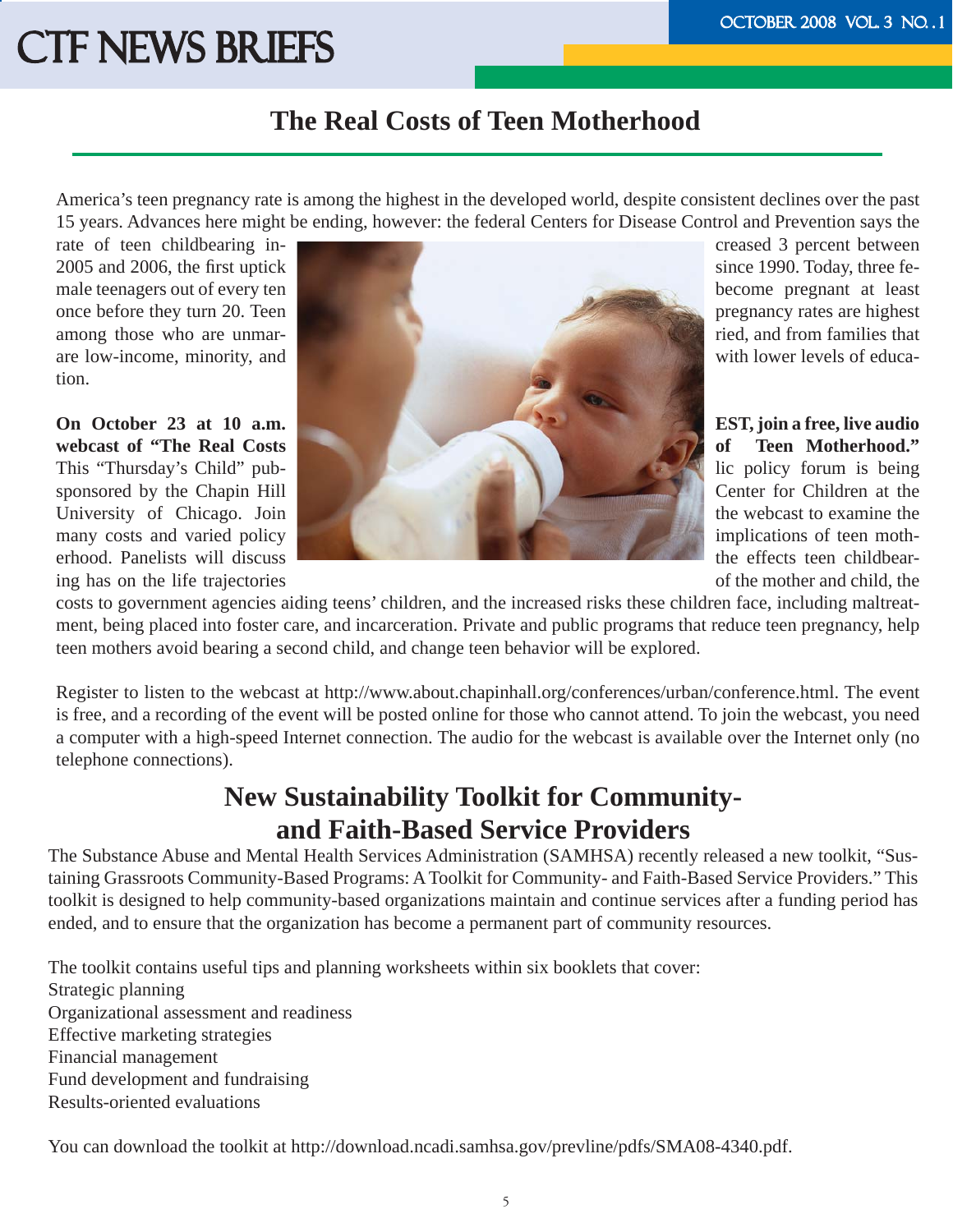### Upcoming Events

**October 13: CTF Public Awareness and Fund Development Committee** meets at Telecommunications Association of Michigan office at 600 W. Shiawassee Street, Lansing, MI 48933.

**October 15-16:** CTF will hold the **CTF Annual Training** for local council and direct service grantees at the James B. Henry Center for Executive Development in Lansing. See details about the training online at http://www.michigan.gov/ctf/0,1607,7-196-47080-137304--,00.html.

**October 20-21:** Join other professionals in the child welfare field at the 27th Annual Michigan Statewide Confer**ence on Child Abuse & Neglect: Prevention, Assessment and Treatment.** The conference is being co-sponsored by University of Michigan Health System's Child Protection Team, University of Michigan Medical School and University of Michigan Mott Children's Hospital. CTF is also a sponsor of the event.

The conference will be held at The Inn at St. John's in Plymouth. A wide range of topics will be presented by experts in the field. The conference is designed for professionals working with children and families, including child advocates, educators, social workers, law enforcement personnel, physicians, nurses, mental health workers, protective services and foster care workers, prevention specialists, attorneys, Children's Advocacy Center professionals and all others committed to helping communities keep children safe. The conference brochure and registration is available on the CTF website at http://www.michigan.gov/documents/ctf/CAN\_brochure\_08\_245400\_7.pdf.

**October 21: CTF Program Committee** meets at 10:30 a.m. at the Michigan Council for Maternal & Child Health office at 416 W. Ottawa, Lansing, MI 48933. **CTF Finance Committee** meets at 3:00 p.m. at Department of Education (Hannah Building) 608 W. Allegan St., Runkel Room, Lansing, MI 48933.

**October 26:** Child & Family Services, Capital Area, is hosting the **2008 Angel House 5K Run/Walk**. The event will begin at Mason High School, 1001 S. Barnes Avenue in Mason. The 5K Run/Walk will begin at 11:00 a.m. followed by a 100-yard Kids' Dash. Registration forms are available on the CTF website at http://www.michigan.gov/documents/ctf/2008\_Angel\_House\_registration\_237755\_7.pdf. Entrants pre-registered by October 17 are guaranteed t-shirts. To register or donate online, go to www.active.com. For more information contact Mary Reed at 517.882.4000 ext. 126 or maryr@childandfamily.org.

**October 27:** The **Children's Trust Fund Board Meeting** will be held at 1:30 p.m. at the DTE Energy Office at 101 S. Washington Square, Ste. 700, Lansing, MI 48933.

**November 11-13:** The **6th biennial Supporting Families with Young Children conference**, "Building Relationships One Day at a Time," will take place at the Grand Traverse Resort and Spa in Acme, Michigan. The conference cost is \$270 for all 2.5 days (daily rates are also available). The conference brochure and registration materials are available on the CTF website under the Training section at http://www.michigan.gov/documents/ctf/sfyc\_brochure\_\_2\_248380\_7.pdf. Prevent Child Abuse Michigan (a collaborative effort of Children's Charter of the Courts of Michigan and the Children's Trust Fund) is sponsoring the event. For additional information, contact Deborah Jensen at deborahjensen@childcrt.org or 517.482.7533.